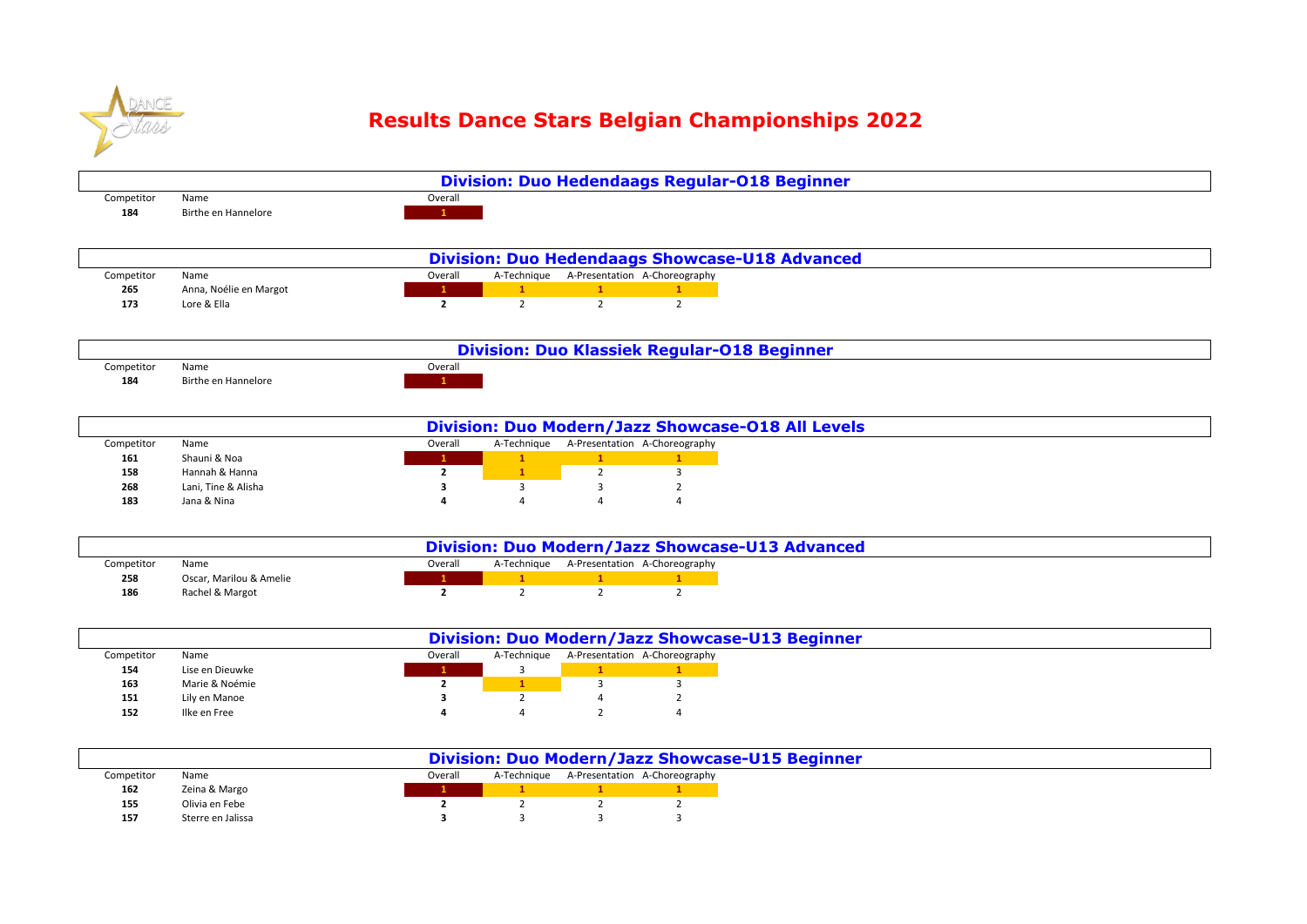|            |                    |         |  | Division: Duo Modern/Jazz Showcase-U15 Int/Adv |
|------------|--------------------|---------|--|------------------------------------------------|
| Competitor | Name               | Overall |  | A-Technique A-Presentation A-Choreography      |
| 185        | Zee & Margot       |         |  |                                                |
| 266        | Jeanne & Lili Rose |         |  |                                                |
| 165        | Mae & Lille        |         |  |                                                |

|            |                   |         |                                           | <b>Division: Duo Modern/Jazz Showcase-U15 Novice</b> |  |  |
|------------|-------------------|---------|-------------------------------------------|------------------------------------------------------|--|--|
| Competitor | Name              | Overall | A-Technique A-Presentation A-Choreography |                                                      |  |  |
| 175        | Nore & Fien       |         |                                           |                                                      |  |  |
| 153        | Launa en Johannes |         |                                           |                                                      |  |  |

|            |                         |         |             | Division: Duo Modern/Jazz Showcase-U18 Int/Adv |
|------------|-------------------------|---------|-------------|------------------------------------------------|
| Competitor | Name                    | Overall | A-Technique | A-Presentation A-Choreography                  |
| 178        | Tine & Jolijne          |         |             |                                                |
| 190        | Marit en Iris           |         |             |                                                |
| 187        | Anjolie & Elena         |         |             |                                                |
| 188        | Nynke en Ninthe         |         |             |                                                |
| 267        | Hanne, Femke en Loupita |         |             |                                                |

|            |                  |         |             |                               | <b>Division: Duo Modern/Jazz Showcase-U18 Novice</b> |  |  |
|------------|------------------|---------|-------------|-------------------------------|------------------------------------------------------|--|--|
| Competitor | Name             | Overall | A-Technique | A-Presentation A-Choreography |                                                      |  |  |
| 177        | Gioia & Frauke   |         |             |                               |                                                      |  |  |
| 176        | Annelien & Sien  |         |             |                               |                                                      |  |  |
| 191        | Jolien en Jildou |         |             |                               |                                                      |  |  |
| 192        | Elin en Mirthe   |         |             |                               |                                                      |  |  |

|            |                 |         |  | <b>Division: Duo Open Showcase-U10 All Levels</b> |
|------------|-----------------|---------|--|---------------------------------------------------|
| Competitor | Name            | Overall |  | A-Technique A-Presentation A-Choreography         |
| 164        | Ella-Rose & Joy |         |  |                                                   |
| 179        | Fien & Ellie    |         |  |                                                   |

|            |                       |         |  | <b>Division: Duo Open Showcase-U13 All Levels</b> |
|------------|-----------------------|---------|--|---------------------------------------------------|
| Competitor | Name                  | Overall |  | A-Technique A-Presentation A-Choreography         |
| 260        | Anaïs, Jolien & Julie |         |  |                                                   |
| 261        | Gaiane, Zita en Alix  |         |  |                                                   |
| 259        | Julie, Fien & Liv     |         |  |                                                   |

|            | <b>Division: Duo Open Showcase-U15 Beginner</b> |         |  |                                           |
|------------|-------------------------------------------------|---------|--|-------------------------------------------|
| Competitor | Name                                            | Overalı |  | A-Technique A-Presentation A-Choreography |
| 166        | Senna en Alicia                                 |         |  |                                           |
| 157        | Sterre en Jalissa                               |         |  |                                           |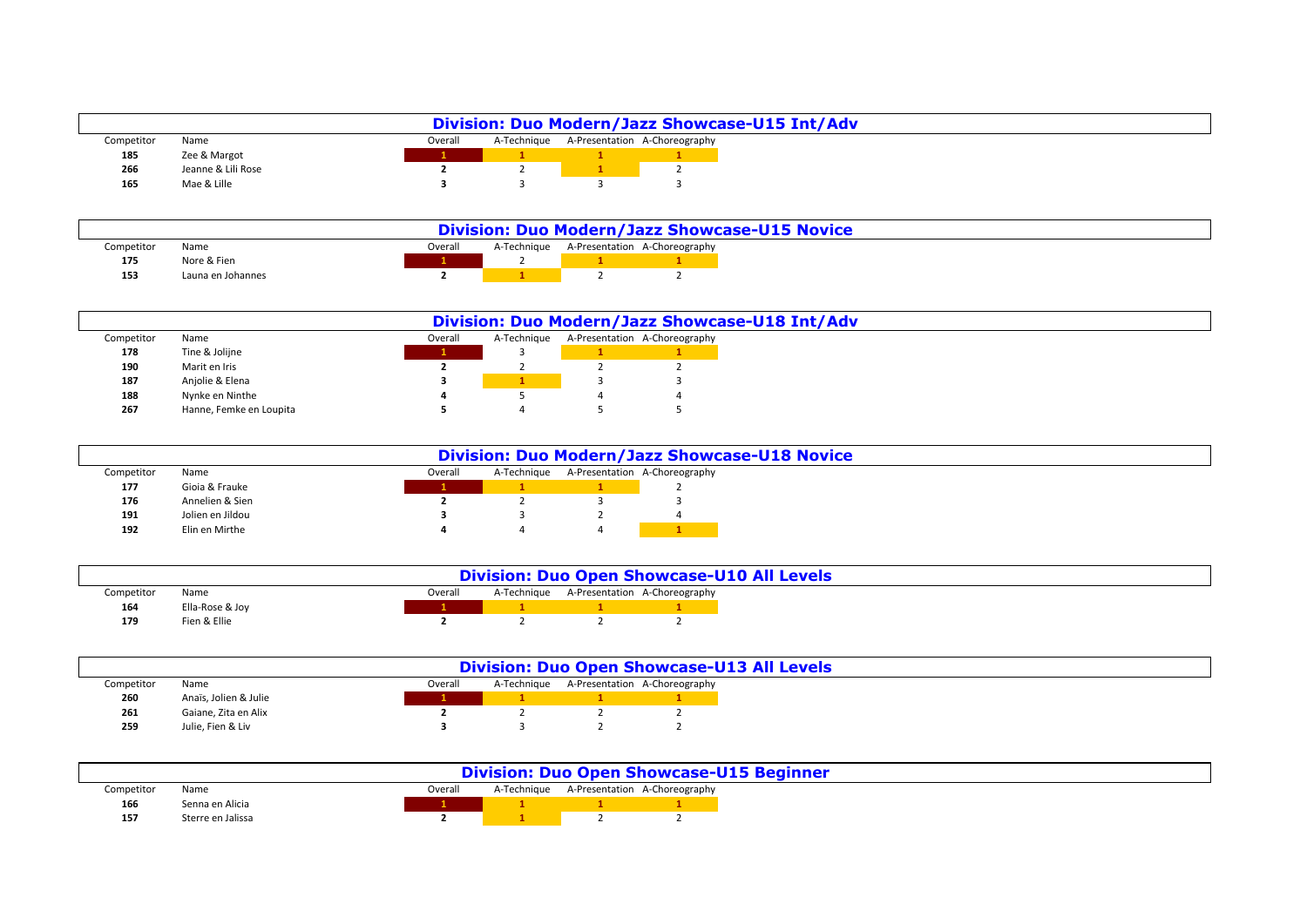|            |                 |         |             | <b>Division: Duo Open Showcase-U18 Beginner</b> |
|------------|-----------------|---------|-------------|-------------------------------------------------|
| Competitor | Name            | Overall | A-Technique | A-Presentation A-Choreography                   |
| 189        | Vera & Maressa  |         |             |                                                 |
| 174        | Rana & Celeste  |         |             |                                                 |
| 160        | Anika & Paulien |         |             |                                                 |
| 170        | Jutta & Myrthe  |         |             |                                                 |
| 193        | Nayeli & Esther |         |             |                                                 |
| 169        | Ine en Heleen   |         |             |                                                 |

|            |                      |         | <b>Division: Solo Freestyle-018 Open</b> |
|------------|----------------------|---------|------------------------------------------|
| Competitor | Name                 | Overall |                                          |
| 276        | Hanna van den Hautte |         |                                          |
| 269        | Marie Pincket        |         |                                          |
| 141        | Birthe Drijkoningen  |         |                                          |

|            |                     |         | <b>Division: Solo Freestyle-U12 Open</b> |
|------------|---------------------|---------|------------------------------------------|
| Competitor | Name                | Overall |                                          |
| 44         | Naomi Knuysen       |         |                                          |
| 45         | Yani Grossard       |         |                                          |
| 107        | Fien Uitdenwilligen |         |                                          |
| 117        | Alicia Abad Almonte |         |                                          |
|            |                     |         |                                          |

|            |                    |         | <b>Division: Solo Freestyle-U16 Open</b> |
|------------|--------------------|---------|------------------------------------------|
| Competitor | Name               | Overall |                                          |
| 145        | Kaena van Peteghem |         |                                          |
| 111        | Laura Abad Almonte |         |                                          |

|            |                   |         | <b>Division: Solo Freestyle-U18 Open</b> |
|------------|-------------------|---------|------------------------------------------|
| Competitor | Name              | Overall |                                          |
| 67         | Louise Witvrouwen |         |                                          |
| 138        | Gioia Grossard    |         |                                          |
| 271        | Lily van de Locht |         |                                          |
| 272        | Amber van Dyck    |         |                                          |
|            |                   |         |                                          |

|            |                     |         | <b>Division: Solo Hedendaags Regular-All Ages All Levels</b> |
|------------|---------------------|---------|--------------------------------------------------------------|
| Competitor | Name                | Overall |                                                              |
| 141        | Birthe Drijkoningen |         |                                                              |
| 105        | Esmée Bekaert       |         |                                                              |
| 109        | Hanne De Vriese     |         |                                                              |
|            |                     |         |                                                              |

**Division: Solo Hedendaags Regular-U10 Advanced**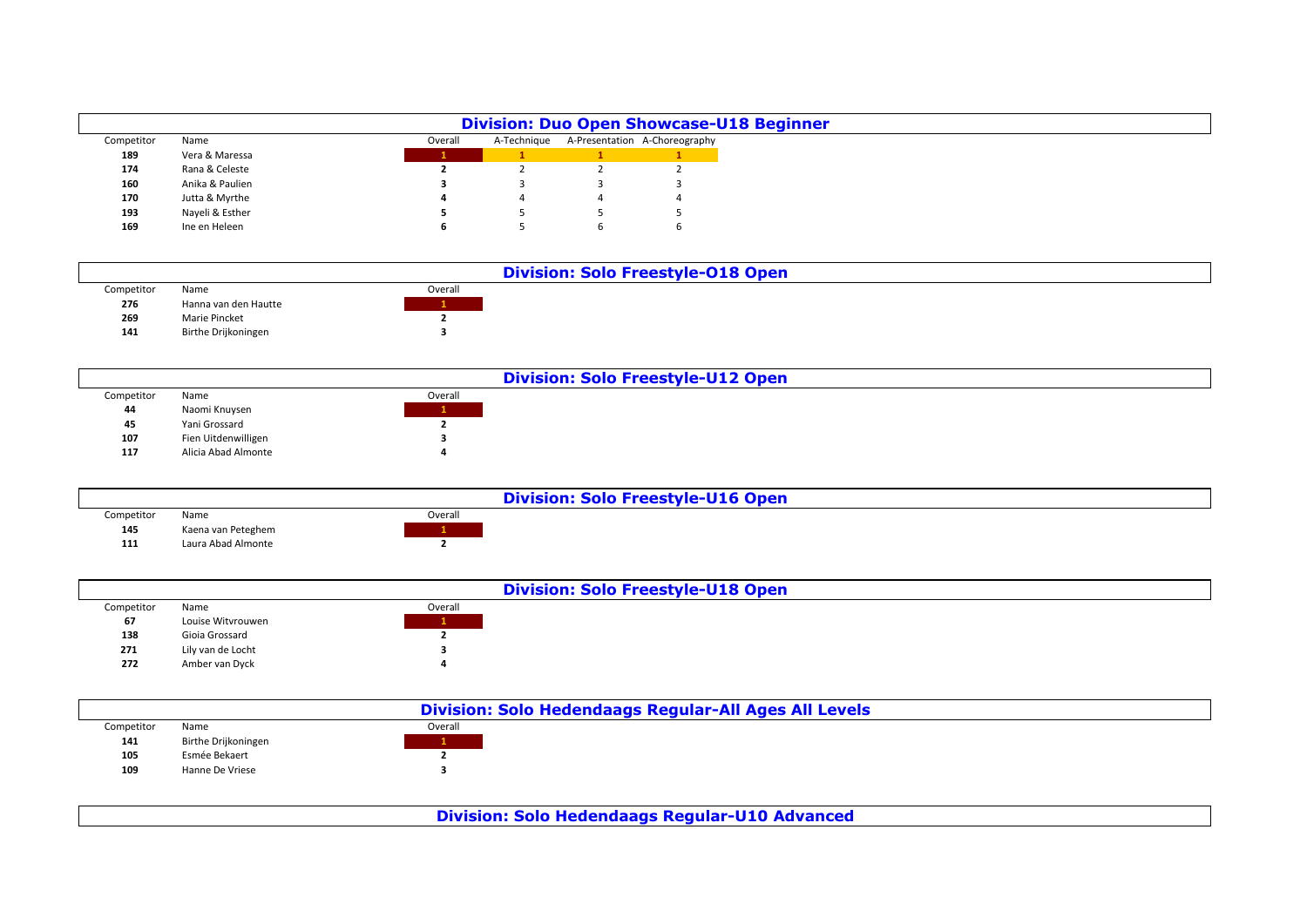| Competitor | Name                | Overall |
|------------|---------------------|---------|
| 117        | Alicia Abad Almonte |         |
| 107        | Fien Uitdenwilligen | 2       |
| 119        | Anna Vanbrabant     | з       |
| 118        | Amy Dobbelaere      | 4       |
| 108        | Gaël Schram         | 5       |
| 120        | Esmee van Overfelt  | 6       |

|            |                        |         | <b>Division: Solo Hedendaags Regular-U13 Advanced</b> |
|------------|------------------------|---------|-------------------------------------------------------|
| Competitor | Name                   | Overall |                                                       |
| 121        | <b>Alexine Wouters</b> |         |                                                       |
| 104        | Caitlin Hemelaar       |         |                                                       |
| 111        | Laura Abad Almonte     |         |                                                       |
| 116        | Vlinder Vandycke       |         |                                                       |
| 115        | Lotte Van Hulle        |         |                                                       |
| 123        | Maureen Moreels        |         |                                                       |
| 113        | Lien De Soete          |         |                                                       |

|            |                     |         | <b>Division: Solo Hedendaags Showcase-U13 Beginner</b> |                                           |
|------------|---------------------|---------|--------------------------------------------------------|-------------------------------------------|
| Competitor | Name                | Overall |                                                        | A-Technique A-Presentation A-Choreography |
| 142        | Rune De Waegemaeker |         |                                                        |                                           |
| 143        | Helena Verbert      |         |                                                        |                                           |

|            |                    |         | <b>Division: Solo Hedendaags Showcase-U18 All Levels</b> |                               |
|------------|--------------------|---------|----------------------------------------------------------|-------------------------------|
| Competitor | Name               | Overall | A-Technique                                              | A-Presentation A-Choreography |
| 97         | Irma Lagast        |         |                                                          |                               |
| 147        | Anna Brosteaux     |         |                                                          |                               |
| 64         | Margo Van Dyck     |         |                                                          |                               |
| 96         | Ella Van Hijfte    |         |                                                          |                               |
| 146        | Lien Van Reybrouck |         |                                                          |                               |

|            |                     |         | <b>Division: Solo Klassiek Regular-018 Novice</b> |
|------------|---------------------|---------|---------------------------------------------------|
| Competitor | Name                | Overall |                                                   |
| 141        | Birthe Drijkoningen |         |                                                   |

|            |                 |         | <b>Division: Solo Klassiek Showcase-U13 All Levels</b> |                               |
|------------|-----------------|---------|--------------------------------------------------------|-------------------------------|
| Competitor | Name            | Overall | A-Technique                                            | A-Presentation A-Choreography |
| 82         | Zee Vercruysse  |         |                                                        |                               |
| 81         | Hayden Lecluyse |         |                                                        |                               |
| 99         | Joy Driege      |         |                                                        |                               |
| 19         | Oscar Cornelis  |         |                                                        |                               |

|            |      | Division: Solo Modern/Jazz Regular-018 All Levels |
|------------|------|---------------------------------------------------|
| Competitor | Name | Overall                                           |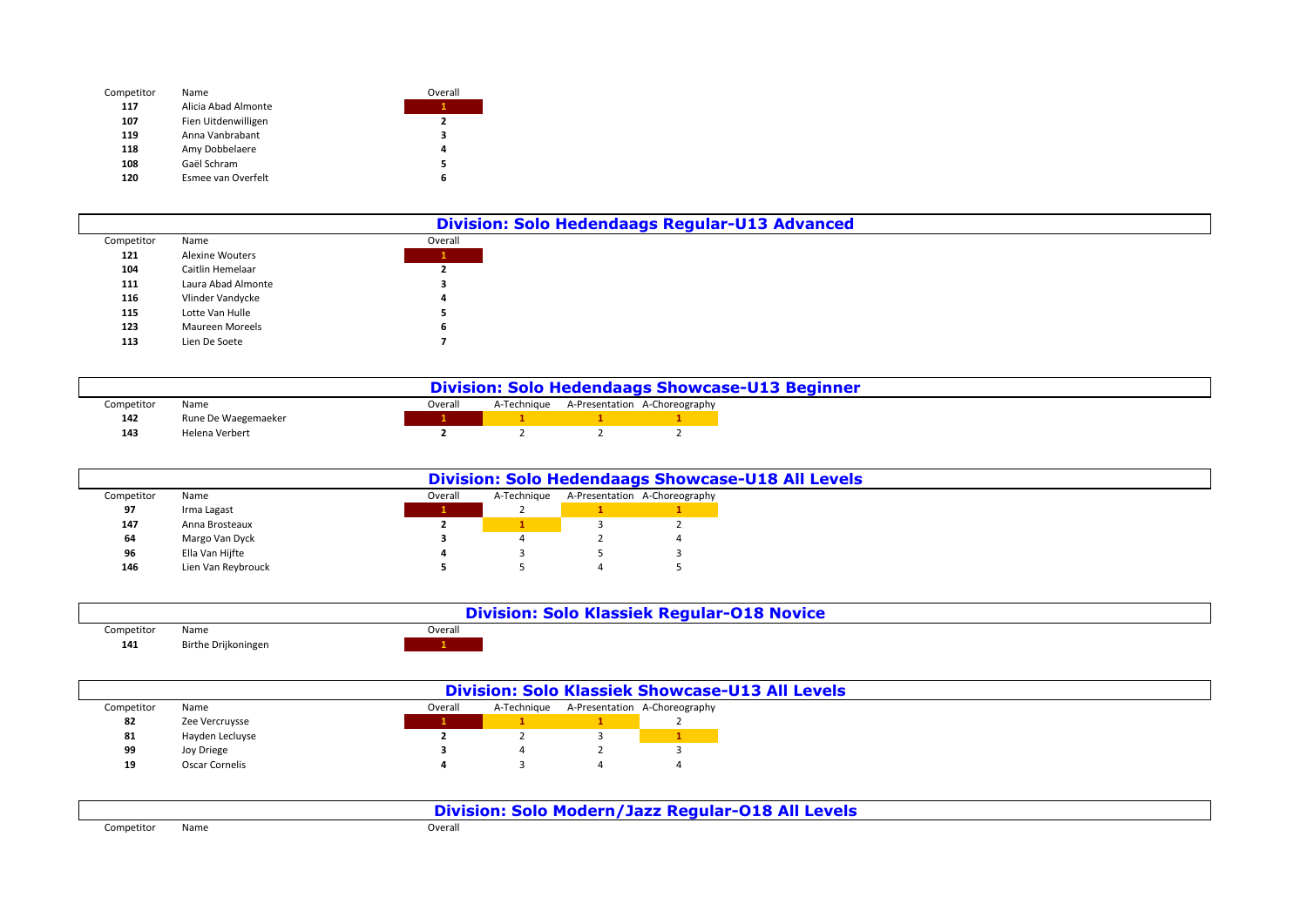| 141 | Birthe Drijkoningen |  |
|-----|---------------------|--|
| 133 | Nina Janssens       |  |

|            |                       |         | Division: Solo Modern/Jazz Regular-U10 Advanced |
|------------|-----------------------|---------|-------------------------------------------------|
| Competitor | Name                  | Overall |                                                 |
| 124        | <b>Ellie Michiels</b> |         |                                                 |
| 119        | Anna Vanbrabant       |         |                                                 |
| 117        | Alicia Abad Almonte   |         |                                                 |
| 107        | Fien Uitdenwilligen   |         |                                                 |
| 120        | Esmee van Overfelt    |         |                                                 |
| 125        | <b>Elise Pauwels</b>  |         |                                                 |
| 108        | Gaël Schram           |         |                                                 |
| 118        | Amy Dobbelaere        |         |                                                 |

|            |                        |                   | Division: Solo Modern/Jazz Regular-U13 Advanced |
|------------|------------------------|-------------------|-------------------------------------------------|
| Competitor | Name                   | Overall           |                                                 |
| 104        | Caitlin Hemelaar       | <b>TELEVISION</b> |                                                 |
| 111        | Laura Abad Almonte     |                   |                                                 |
| 121        | <b>Alexine Wouters</b> |                   |                                                 |
| 123        | <b>Maureen Moreels</b> |                   |                                                 |
| 115        | Lotte Van Hulle        |                   |                                                 |
| 116        | Vlinder Vandycke       |                   |                                                 |
| 122        | maud Simoens           |                   |                                                 |
| 126        | Noi Van Hecke          |                   |                                                 |
| 113        | Lien De Soete          |                   |                                                 |

|            |                 |         | Division: Solo Modern/Jazz Regular-U15 Advanced |
|------------|-----------------|---------|-------------------------------------------------|
| Competitor | Name            | Overall |                                                 |
| 105        | Esmée Bekaert   |         |                                                 |
| 114        | Lieze Braet     |         |                                                 |
| 128        | Lies Pycke      |         |                                                 |
| 127        | Jinte De Zutter |         |                                                 |

|            |                      |         | Division: Solo Modern/Jazz Regular-U18 Advanced |  |
|------------|----------------------|---------|-------------------------------------------------|--|
| Competitor | Name                 | Overall |                                                 |  |
| 149        | Femke Wierda         |         |                                                 |  |
| 148        | Anouk Gerth van Wijk |         |                                                 |  |
| 109        | Hanne De Vriese      |         |                                                 |  |
| 132        | Loupita Van Bellegem |         |                                                 |  |
| 130        | Delphine De Paepe    |         |                                                 |  |
| 110        | Jana De Zutter       |         |                                                 |  |
| 131        | Femke Pauwel         |         |                                                 |  |
|            |                      |         |                                                 |  |

**Division: Solo Modern/Jazz Showcase-O18 Beg/Nov**

Competitor Name **Overall** A-Technique A-Presentation A-Choreography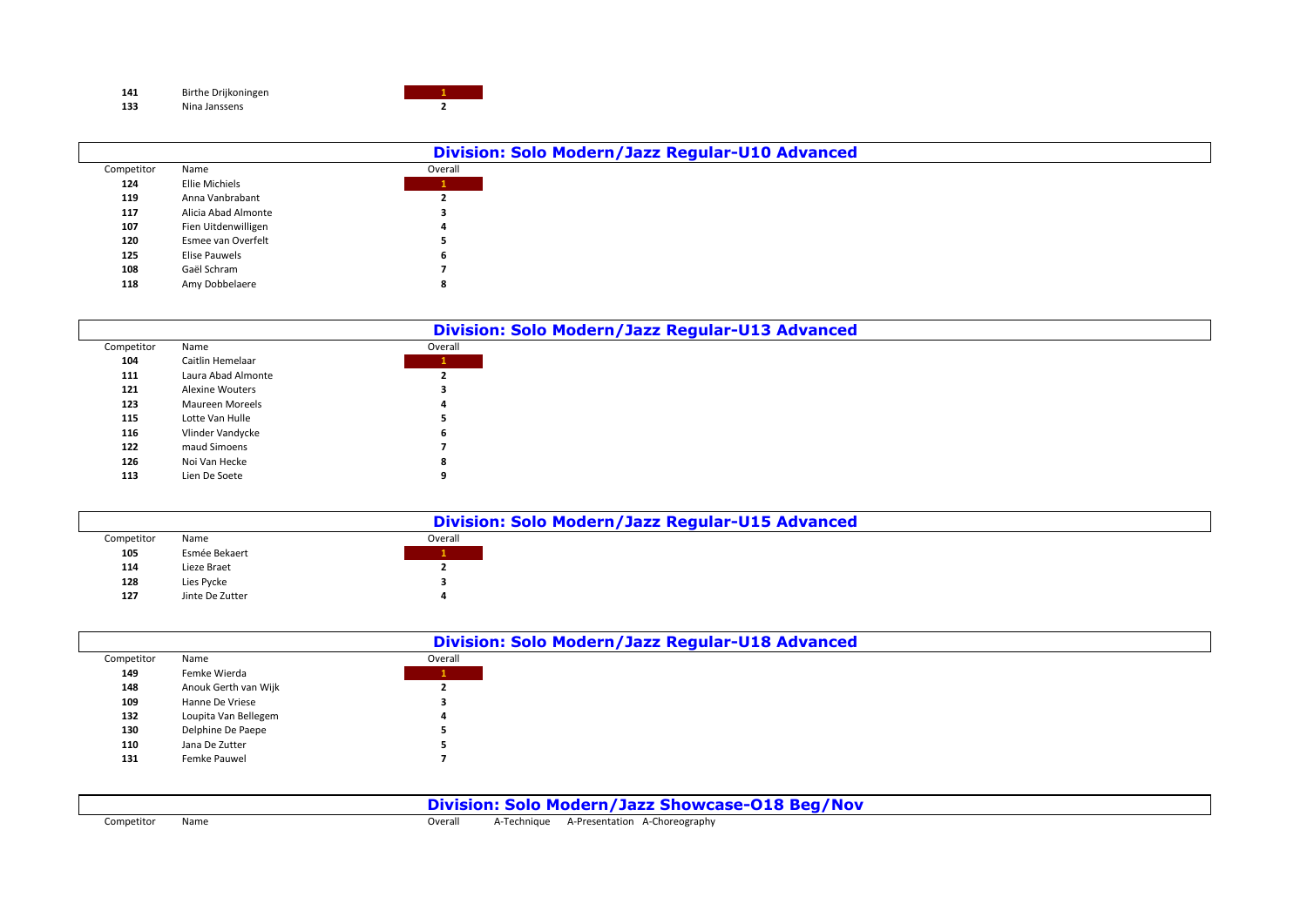| 34  | Sarah Lubansu       |  |   |
|-----|---------------------|--|---|
| 140 | Macey Habets        |  |   |
| 32  | Stephanie Persoons  |  | 4 |
| 27  | Mathilde Depoortere |  |   |
| 144 | Lotte Vertommen     |  |   |

|            |               |         |             | Division: Solo Modern/Jazz Showcase-018 Intermediate |
|------------|---------------|---------|-------------|------------------------------------------------------|
| Competitor | Name          | Overall | A-Technique | A-Presentation A-Choreography                        |
| 57         | Julien André  |         |             |                                                      |
| 103        | Sandro Bono   |         |             |                                                      |
| 48         | Jorien Bollen |         |             |                                                      |
| 49         | Sanne Blondel |         |             |                                                      |

|            |                    |         | Division: Solo Modern/Jazz Showcase-U10 All Levels |                               |
|------------|--------------------|---------|----------------------------------------------------|-------------------------------|
| Competitor | Name               | Overall | A-Technique                                        | A-Presentation A-Choreography |
| 60         | Ella-Rose Onkelinx |         |                                                    |                               |
| 61         | Emma Riga          |         |                                                    |                               |
| 99         | Joy Driege         |         |                                                    |                               |
| 136        | Maithe Lemmens     |         |                                                    |                               |
| 75         | Liene Fripont      |         |                                                    |                               |

|            |                       |         |             |    | Division: Solo Modern/Jazz Showcase-U13 Beginner |
|------------|-----------------------|---------|-------------|----|--------------------------------------------------|
| Competitor | Name                  | Overall | A-Technique |    | A-Presentation A-Choreography                    |
| 45         | Yani Grossard         |         |             |    |                                                  |
| 44         | Naomi Knuysen         |         |             |    |                                                  |
| 83         | Babette Hûughe        |         |             |    |                                                  |
|            | Ilke Vangenechten     |         |             |    |                                                  |
|            | Manoe Van Cauwenberg  |         |             |    |                                                  |
|            | Launa De Vilder       |         |             |    |                                                  |
| 19         | <b>Oscar Cornelis</b> |         |             |    |                                                  |
| 71         | Elise Fissers         |         |             |    |                                                  |
|            | Free De Hert          |         |             |    |                                                  |
| 72         | Febe Van Oostende     | 10      | 10          | 10 | 10                                               |

|            |                       |         |             | Division: Solo Modern/Jazz Showcase-U13 Int/Adv |
|------------|-----------------------|---------|-------------|-------------------------------------------------|
| Competitor | Name                  | Overall | A-Technique | A-Presentation A-Choreography                   |
| 82         | Zee Vercruysse        |         |             |                                                 |
| 86         | Margot Muyldermans    |         |             |                                                 |
| 116        | Vlinder Vandycke      |         |             |                                                 |
| 104        | Caitlin Hemelaar      |         |             |                                                 |
| 85         | <b>Marilou Savels</b> |         |             |                                                 |

|            |                  |         |  |                                           | <b>Division: Solo Modern/Jazz Showcase-U13 Novice</b> |  |  |
|------------|------------------|---------|--|-------------------------------------------|-------------------------------------------------------|--|--|
| Competitor | Name             | Overall |  | A-Technique A-Presentation A-Choreography |                                                       |  |  |
|            | Mirte Souverijns |         |  |                                           |                                                       |  |  |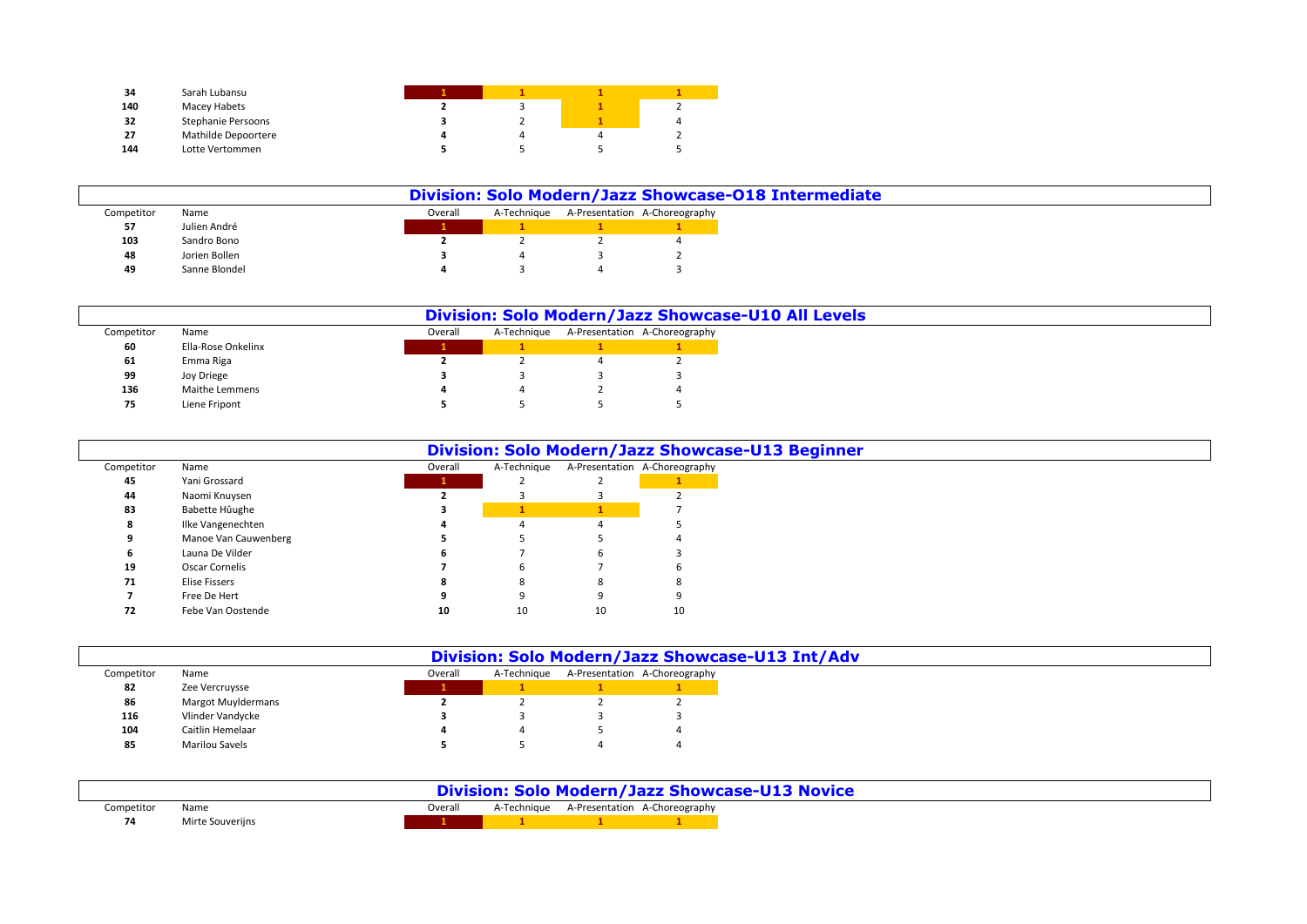|    | Ada Missault   |  | $\overline{\phantom{0}}$ |
|----|----------------|--|--------------------------|
| -- | Lily Beekman   |  |                          |
| 20 | Amelie Dargent |  |                          |

|            |                        |         |             | Division: Solo Modern/Jazz Showcase-U15 Advanced |
|------------|------------------------|---------|-------------|--------------------------------------------------|
| Competitor | Name                   | Overall | A-Technique | A-Presentation A-Choreography                    |
| 105        | Esmée Bekaert          |         |             |                                                  |
| 22         | <b>Margot Cochuyt</b>  |         |             |                                                  |
| 62         | <b>Stien Naulaerts</b> |         |             |                                                  |
| 65         | Marie Van Dyck         |         |             |                                                  |
| 92         | Elyse Lettens          |         |             |                                                  |

|            |                      |         |             |    | <b>Division: Solo Modern/Jazz Showcase-U15 Beginner</b> |
|------------|----------------------|---------|-------------|----|---------------------------------------------------------|
| Competitor | Name                 | Overall | A-Technique |    | A-Presentation A-Choreography                           |
| 69         | Mijs Roef            |         |             |    |                                                         |
| 145        | Kaena van Peteghem   |         |             |    |                                                         |
| 46         | Rana Demiryurek      |         |             |    |                                                         |
| 10         | Imane Coopman        |         |             |    |                                                         |
| 100        | Mae Schmit           |         |             |    | b                                                       |
| 58         | Lore Gorleer         |         |             |    |                                                         |
| 51         | Senne Devenyns       |         |             |    |                                                         |
| 13         | Heleen Vangenechten  |         |             |    |                                                         |
| 52         | Anastasija Trofimova |         |             |    |                                                         |
| 70         | Lola Menten          | 10      | 10          | 10 | 10                                                      |

|            |                     |         |             | Division: Solo Modern/Jazz Showcase-U15 Intermediate |
|------------|---------------------|---------|-------------|------------------------------------------------------|
| Competitor | Name                | Overall | A-Technique | A-Presentation A-Choreography                        |
| 63         | Louane Carlier      |         |             |                                                      |
| 89         | Lili Rose Vleminckx |         |             |                                                      |
| 87         | Jeanne De Rese      |         |             |                                                      |
| 90         | Emma Paret          |         |             |                                                      |
| 91         | Elisabeth Essel     |         |             |                                                      |
| 102        | Lille Onkelinx      |         |             |                                                      |

|            |                      |         |             | <b>Division: Solo Modern/Jazz Showcase-U15 Novice</b> |                               |
|------------|----------------------|---------|-------------|-------------------------------------------------------|-------------------------------|
| Competitor | Name                 | Overall | A-Technique |                                                       | A-Presentation A-Choreography |
| 12         | Anoek Van Cauwenberg |         |             |                                                       |                               |
| 21         | Lumina Michiels      |         |             |                                                       |                               |
| 88         | Mira Van Reybroeck   |         |             |                                                       |                               |
| 14         | Febe T'jampens       |         |             |                                                       |                               |

|            |                      |         |  | Division: Solo Modern/Jazz Showcase-U18 Advanced |
|------------|----------------------|---------|--|--------------------------------------------------|
| Competitor | Name                 | Overall |  | A-Technique A-Presentation A-Choreography        |
| 26         | Elena Rogiest        |         |  |                                                  |
|            | Anjolie Dejonckheere |         |  |                                                  |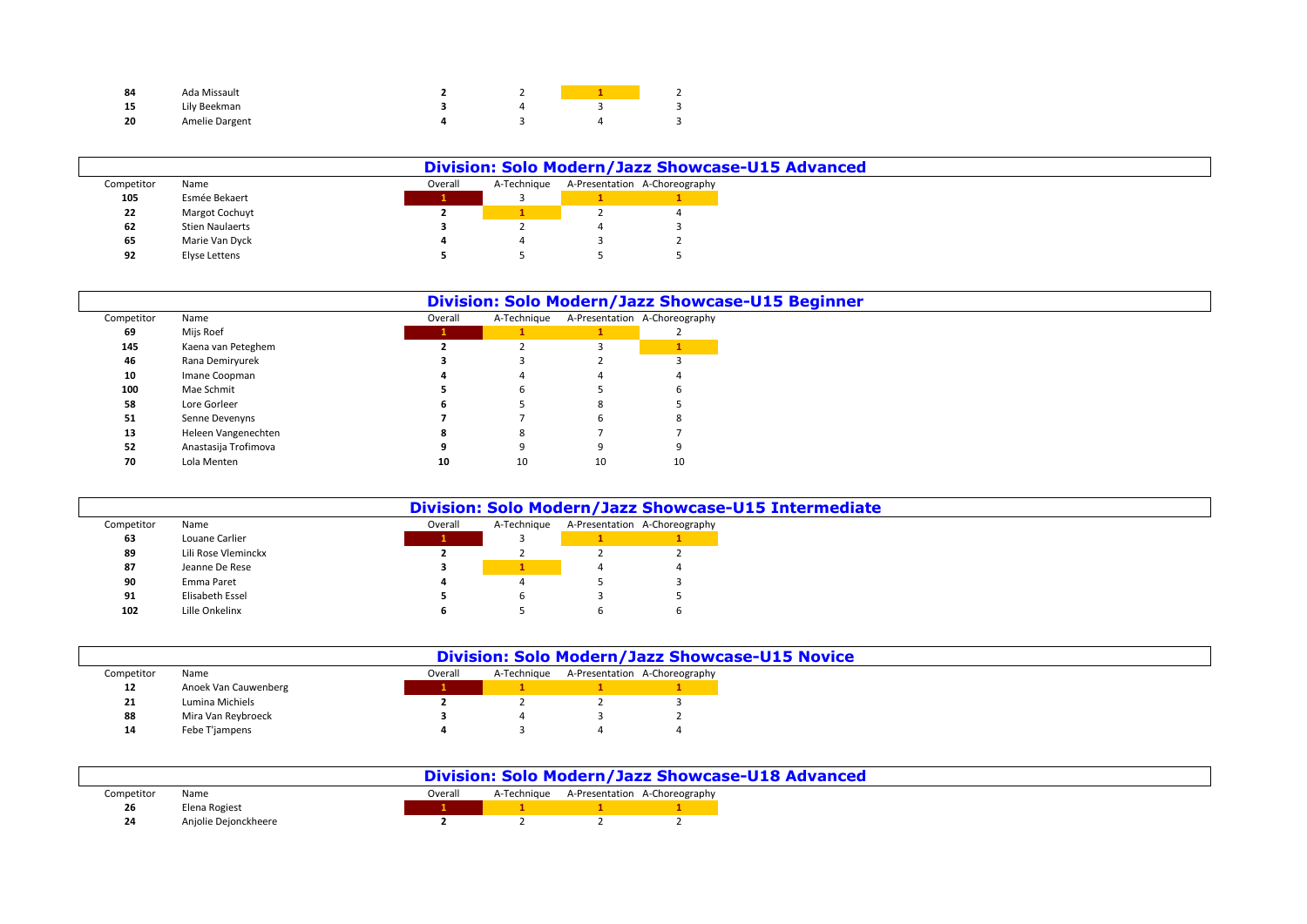|    | Myrthe Munten     |  |  |
|----|-------------------|--|--|
|    | Louise Witvrouwen |  |  |
| 0E | Lore Lambert      |  |  |

|            |                    |         |             | <b>Division: Solo Modern/Jazz Showcase-U18 Beginner</b> |                               |
|------------|--------------------|---------|-------------|---------------------------------------------------------|-------------------------------|
| Competitor | Name               | Overall | A-Technique |                                                         | A-Presentation A-Choreography |
| 54         | Maressa Smits      |         |             |                                                         |                               |
| 17         | Ainoa Batslé       |         |             |                                                         |                               |
| 53         | Vera Maspaitella   |         |             |                                                         |                               |
| 76         | Faith Broux        |         |             |                                                         |                               |
| 77         | Femke Schaepkens   |         |             |                                                         |                               |
| 59         | Ine Ryckbosch      |         |             |                                                         |                               |
| 66         | Jasmijn Torfs      |         | o           | b                                                       |                               |
| 50         | Nina Vandendriesch |         |             | 8                                                       |                               |
| 73         | Lauren van Dooren  |         |             |                                                         |                               |

|            |                         |         |             |                               | Division: Solo Modern/Jazz Showcase-U18 Intermediate |  |  |
|------------|-------------------------|---------|-------------|-------------------------------|------------------------------------------------------|--|--|
| Competitor | Name                    | Overall | A-Technique | A-Presentation A-Choreography |                                                      |  |  |
| 16         | Noa Hazenbosch          |         |             |                               |                                                      |  |  |
| 47         | Jolijne Bollen          |         |             |                               |                                                      |  |  |
|            | Noémie vanden Driessche |         |             |                               |                                                      |  |  |

|            |                 |         |             | <b>Division: Solo Modern/Jazz Showcase-U18 Novice</b> |
|------------|-----------------|---------|-------------|-------------------------------------------------------|
| Competitor | Name            | Overall | A-Technique | A-Presentation A-Choreography                         |
| 25         | Noélie Delahaye |         |             |                                                       |
| 94         | Anna Vanneste   |         |             |                                                       |
| 139        | Celeste Lamens  |         |             |                                                       |
| 138        | Gioia Grossard  |         |             |                                                       |
| 33         | Lila Degrève    |         |             |                                                       |
| 137        | Sien Swennen    |         | h           |                                                       |
| 11         | Elise Strubbe   |         |             |                                                       |
| 18         | Anika Naerts    |         | 8           |                                                       |

|            |                        |         | <b>Division: Solo Open Regular-015 All Levels</b> |
|------------|------------------------|---------|---------------------------------------------------|
| Competitor | Name                   | Overall |                                                   |
| 134        | <b>Audrey Batsleer</b> |         |                                                   |
| 141        | Birthe Drijkoningen    |         |                                                   |

|            |                       |         | <b>Division: Solo Open Regular-U10 Advanced</b> |
|------------|-----------------------|---------|-------------------------------------------------|
| Competitor | Name                  | Overall |                                                 |
| 107        | Fien Uitdenwilligen   |         |                                                 |
| 124        | <b>Ellie Michiels</b> |         |                                                 |
| 118        | Amy Dobbelaere        |         |                                                 |
| 125        | Elise Pauwels         |         |                                                 |
| 119        | Anna Vanbrabant       |         |                                                 |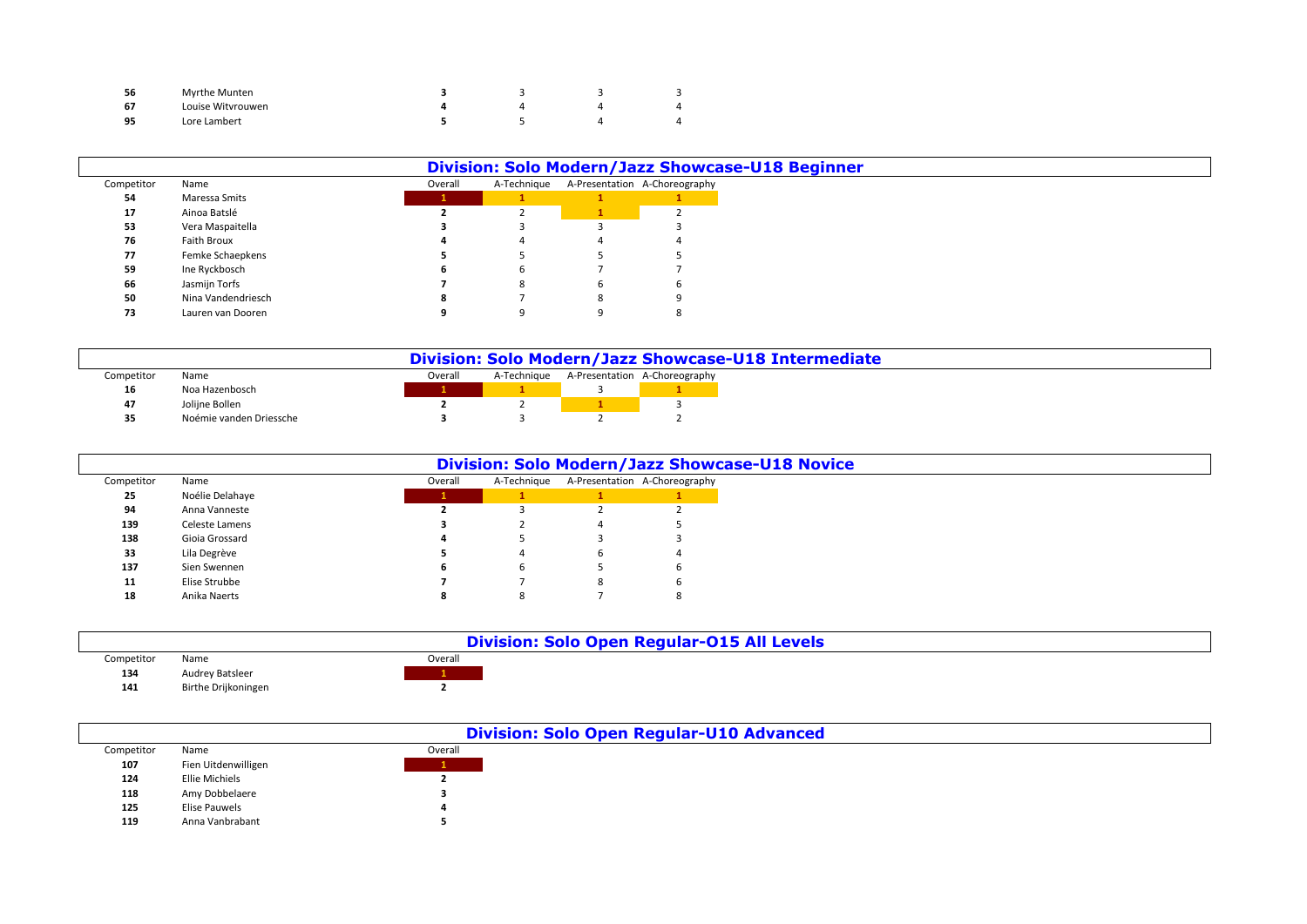|            |                        |         | <b>Division: Solo Open Regular-U13 Advanced</b> |
|------------|------------------------|---------|-------------------------------------------------|
| Competitor | Name                   | Overall |                                                 |
| 121        | <b>Alexine Wouters</b> |         |                                                 |
| 115        | Lotte Van Hulle        |         |                                                 |

|            |                    |         | <b>Division: Solo Open Showcase-U13 All Levels</b> |                               |
|------------|--------------------|---------|----------------------------------------------------|-------------------------------|
| Competitor | Name               | Overall | A-Technique                                        | A-Presentation A-Choreography |
| 79         | Jolien Vranken     |         |                                                    |                               |
| 264        | Julie Groen        |         |                                                    |                               |
| 60         | Ella-Rose Onkelinx |         |                                                    |                               |
| 78         | Anaïs Janssen      |         |                                                    |                               |
| 126        | Noi Van Hecke      |         |                                                    |                               |

|            |                        |         |             | <b>Division: Solo Open Showcase-U18 All Levels</b> |
|------------|------------------------|---------|-------------|----------------------------------------------------|
| Competitor | Name                   | Overall | A-Technique | A-Presentation A-Choreography                      |
| 68         | Dries Wauters          |         |             |                                                    |
| 134        | <b>Audrey Batsleer</b> |         |             |                                                    |
| 274        | Djayden Koorn          |         |             |                                                    |

|            |                     |         |  | <b>Division: Teams Hedendaags-015 All Levels</b> |
|------------|---------------------|---------|--|--------------------------------------------------|
| Competitor | Name                | Overall |  | A-Technique A-Presentation A-Choreography        |
| 230        | Dancelot Coda       |         |  |                                                  |
| 244        | <b>DSC Contempo</b> |         |  |                                                  |
| 226        | Dauntless           |         |  |                                                  |

|            | <b>Division: Teams Hedendaags-U13 All Levels</b> |         |             |  |                               |  |
|------------|--------------------------------------------------|---------|-------------|--|-------------------------------|--|
| Competitor | Name                                             | Overall | A-Technique |  | A-Presentation A-Choreography |  |
| 231        | Dancelot Jong Talent                             |         |             |  |                               |  |
| 227        | JustMini's                                       |         |             |  |                               |  |
| 214        | Squares                                          |         |             |  |                               |  |
| 215        | Metal Head                                       |         |             |  |                               |  |

|            |            |         |  | <b>Division: Teams Modern/Jazz-018 Beginner</b> |
|------------|------------|---------|--|-------------------------------------------------|
| Competitor | Name       | Overall |  | A-Technique A-Presentation A-Choreography       |
| 225        | Limitless  |         |  |                                                 |
| 204        | Calypso    |         |  |                                                 |
| 200        | Inside Art |         |  |                                                 |

|            |           |         |             |                               | <b>Division: Teams Modern/Jazz-018 Int/Adv</b> |
|------------|-----------|---------|-------------|-------------------------------|------------------------------------------------|
| Competitor | Name      | Overall | A-Technique | A-Presentation A-Choreography |                                                |
| 234        | STARBURST |         |             |                               |                                                |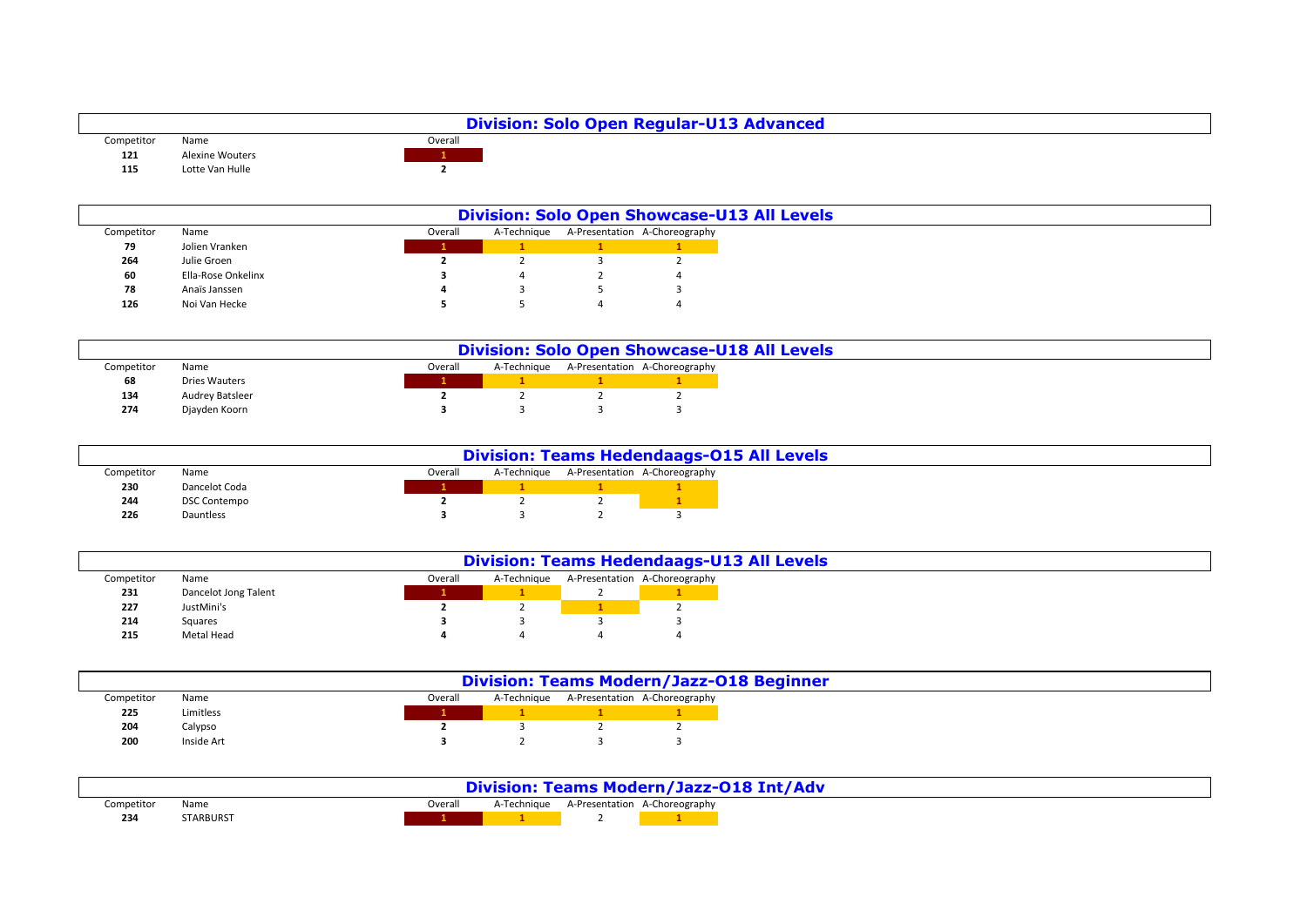| 199 | Meraki Adults                     |  |   |
|-----|-----------------------------------|--|---|
| 237 | Compagnie Modern                  |  |   |
| 241 | MADE2MOVE                         |  | 4 |
| 246 | Turning Point Schilde Demo Team 2 |  |   |

|            |                     |         | <b>Division: Teams Modern/Jazz-U13 Beg/Nov</b> |                               |
|------------|---------------------|---------|------------------------------------------------|-------------------------------|
| Competitor | Name                | Overall | A-Technique                                    | A-Presentation A-Choreography |
| 222        | Euphoria            |         |                                                |                               |
| 251        | AMC Kids            |         |                                                |                               |
| 227        | JustMini's          |         |                                                |                               |
| 219        | <b>LITTLE STARS</b> |         |                                                |                               |
| 247        | Meraki Kids         |         |                                                |                               |

|            | <b>Division: Teams Modern/Jazz-U15 Beg/Nov</b> |         |  |             |  |                               |
|------------|------------------------------------------------|---------|--|-------------|--|-------------------------------|
| Competitor | Name                                           | Overall |  | A-Technique |  | A-Presentation A-Choreography |
| 229        | JustJuniors                                    |         |  |             |  |                               |
| 250        | Pirouette Juniors                              |         |  |             |  |                               |
| 252        | <b>FUTURE COMPANY</b>                          |         |  |             |  |                               |
| 248        | NO MERCY CADET                                 |         |  |             |  |                               |

|            |                    |         |             |   | <b>Division: Teams Modern/Jazz-U18 Beg/Nov</b> |
|------------|--------------------|---------|-------------|---|------------------------------------------------|
| Competitor | Name               | Overall | A-Technique |   | A-Presentation A-Choreography                  |
| 275        | Jazz Kids Comagnie |         |             |   |                                                |
| 253        | <b>UDS Crew</b>    |         |             |   |                                                |
| 242        | STARGAZE           |         |             |   |                                                |
| 198        | Meraki Teens       |         |             |   |                                                |
| 249        | Pirouette Teens    |         |             | b |                                                |
| 211        | Speechless         |         | b           |   |                                                |
| 206        | Gold Elegance      |         |             |   |                                                |
| 257        | FioLa Company      |         |             | 8 | 8                                              |
| 203        | FDC Jazz Compagnie |         |             |   |                                                |

|            |                                  |         |             | Division: Teams Modern/Jazz-U18 Int/Adv |
|------------|----------------------------------|---------|-------------|-----------------------------------------|
| Competitor | Name                             | Overall | A-Technique | A-Presentation A-Choreography           |
| 207        | <b>DDC Company</b>               |         |             |                                         |
| 239        | DIF Body Love                    |         |             |                                         |
| 217        | <b>Compagnie Muses in Motion</b> |         |             |                                         |
| 230        | Dancelot Coda                    |         |             |                                         |
| 233        | Junior Compagnie Modern          |         |             |                                         |

|            |           |         |             | <b>Division: Teams Open-018 All Levels</b> |
|------------|-----------|---------|-------------|--------------------------------------------|
| Competitor | Name      | Overall | A-Technique | A-Presentation A-Choreography              |
| 205        | Clamax    |         |             |                                            |
| 243        | JAZZSTARS |         |             |                                            |
| 232        | Blaze     |         |             |                                            |